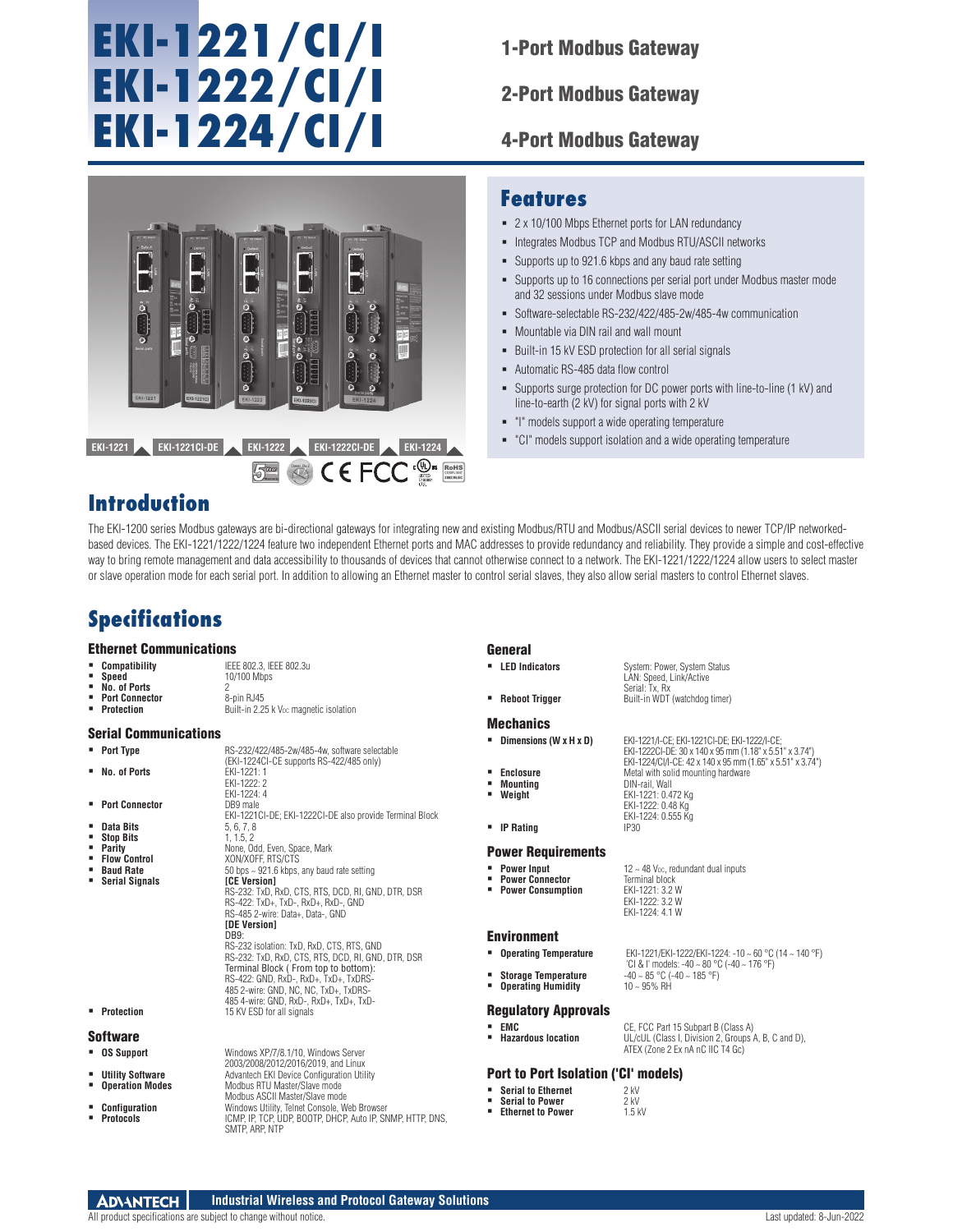## EKI-1221/CI/I EKI-1222/CI/I EKI-1224/CI/I